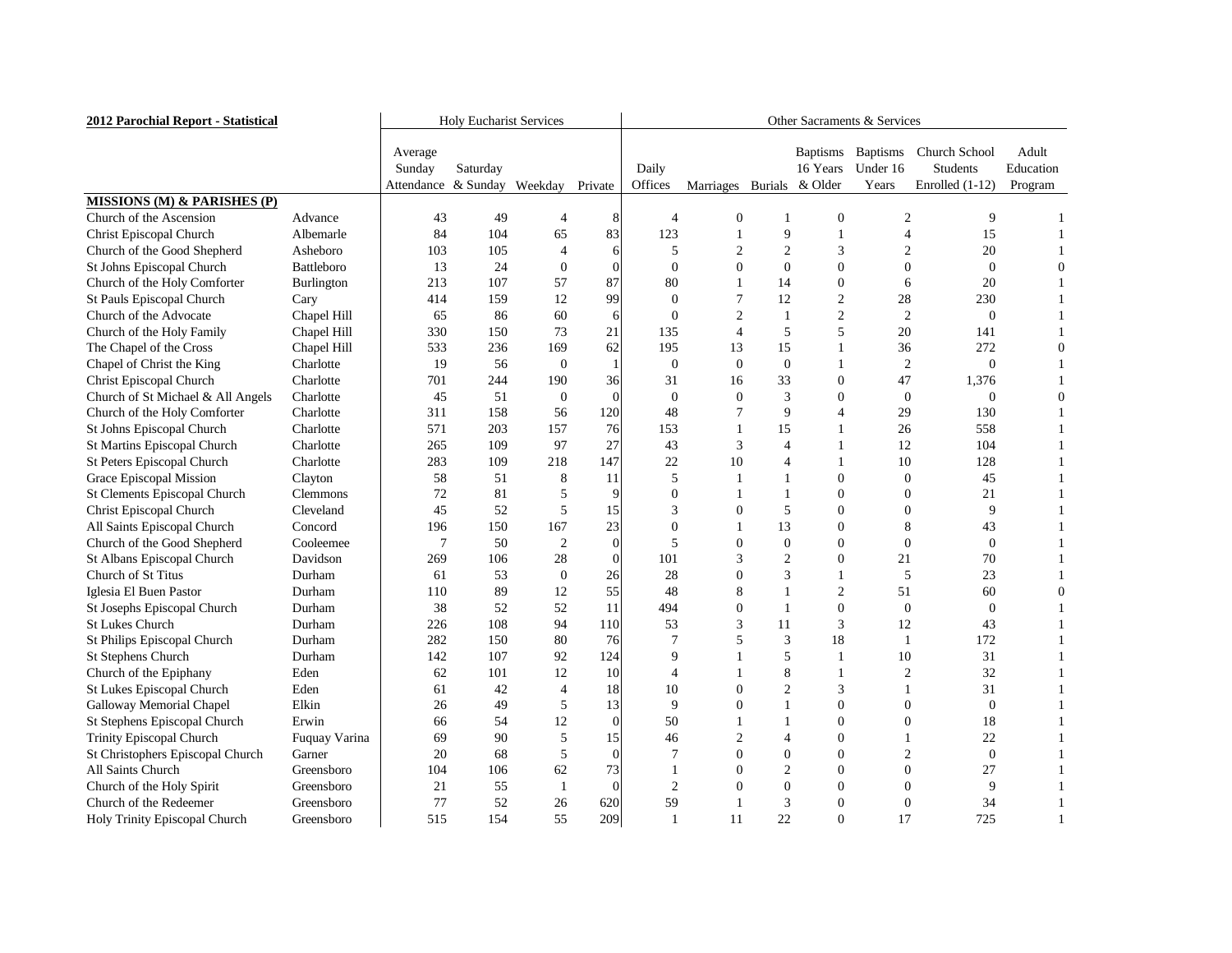| 2012 Parochial Report - Statistical | <b>Holy Eucharist Services</b> |                     |                  |                  | Other Sacraments & Services |                |                |                |                             |                             |                                         |                    |
|-------------------------------------|--------------------------------|---------------------|------------------|------------------|-----------------------------|----------------|----------------|----------------|-----------------------------|-----------------------------|-----------------------------------------|--------------------|
|                                     |                                | Average<br>Sunday   | Saturday         |                  |                             | Daily          |                |                | <b>Baptisms</b><br>16 Years | <b>Baptisms</b><br>Under 16 | <b>Church School</b><br><b>Students</b> | Adult<br>Education |
|                                     |                                | Attendance & Sunday |                  | Weekday          | Private                     | Offices        | Marriages      |                | Burials & Older             | Years                       | Enrolled $(1-12)$                       | Program            |
| St Andrews Episcopal Church         | Greensboro                     | 166                 | 106              | 54               | 11                          |                |                | 11             |                             | 9                           | 40                                      |                    |
| St Barnabas Episcopal Church        | Greensboro                     | 62                  | 107              | 37               |                             |                |                | 2              |                             |                             | 18                                      |                    |
| St Francis Episcopal Church         | Greensboro                     | 245                 | $\overline{0}$   | 50               | 115                         |                |                | 10             |                             |                             | 90                                      |                    |
| <b>St Marys House</b>               | Greensboro                     | 18                  | 68               | 4                |                             |                |                | $\Omega$       | 0                           |                             | $\theta$                                |                    |
| St Mark Episcopal Church            | Halifax                        | 14                  | 33               | $\overline{2}$   |                             | 22             |                | $\overline{2}$ |                             |                             |                                         |                    |
| All Saints Episcopal Church         | Hamlet                         | 27                  | 51               | 4                |                             | $\overline{2}$ |                | 3              | 0                           |                             |                                         |                    |
| St Andrews Episcopal Church         | Haw River                      | 34                  | 60               | 5                | 15                          |                |                |                |                             |                             |                                         |                    |
| Church of the Holy Innocents        | Henderson                      | 104                 | 145              | 30               | 21                          | 206            |                | 2              | 3                           | 14                          | 10                                      |                    |
| St Johns Episcopal Church           | Henderson                      | 18                  | 46               | 4                | 3                           |                |                | 2              | 0                           | $\Omega$                    | 0                                       |                    |
| St Christophers Episcopal Church    | <b>High Point</b>              | 115                 | 162              | 4                | 67                          | 16             |                |                |                             | $\theta$                    | 55                                      |                    |
| St Marys Episcopal Church           | <b>High Point</b>              | 222                 | 159              | 60               |                             | 11             |                | 8              |                             |                             | 22                                      |                    |
| <b>St Matthews Parish Church</b>    | Hillsborough                   | 176                 | 108              | 57               | 109                         | 27             |                | 15             |                             | 6                           | 57                                      |                    |
| St Marks Episcopal Church           | Huntersville                   | 160                 | 90               | 10               | 101                         | 19             |                |                |                             |                             | 190                                     |                    |
| The Church of The Saviour           | Jackson                        | 16                  | 49               | 2                |                             | 5              |                |                |                             |                             | $\theta$                                |                    |
| <b>St Matthews Episcopal Church</b> | Kernersville                   | 47                  | 53               | 6                |                             |                |                |                |                             |                             | 9                                       |                    |
| St Davids Episcopal Church          | Laurinburg                     | 29                  | 51               | 5                | 12                          | 45             |                |                | 0                           |                             | 0                                       |                    |
| Grace Episcopal Church              | Lexington                      | 84                  | 83               | 28               |                             | 10             |                |                |                             |                             | 36                                      |                    |
| St Alban Episcopal Church           | Littleton                      | 30                  | 52               | 3                |                             |                |                |                |                             |                             | 0                                       |                    |
| St Matthias Episcopal Church        | Louisburg                      | 15                  | $\theta$         | 0                |                             |                |                | 0              |                             |                             |                                         |                    |
| St Pauls Episcopal Church           | Louisburg                      | 34                  | 51               | 3                |                             |                |                | 3              | 0                           |                             |                                         |                    |
| Church of the Messiah               | Mayodan                        | 28                  | 39               |                  | 0                           | 12             |                |                |                             |                             | 2                                       |                    |
| <b>St Pauls Church</b>              | Monroe                         | 122                 | 105              | 66               | 24                          | 231            |                |                |                             |                             | 35                                      |                    |
| St James Episcopal Church           | Mooresville                    | 22                  | 0                | $\boldsymbol{0}$ |                             | $\theta$       |                |                | 0                           |                             | 0                                       |                    |
| <b>St Patrick Episcopal Church</b>  | Mooresville                    | 174                 |                  | 64               |                             | 52             |                |                | 0                           |                             | 72                                      |                    |
| Trinity Episcopal Church            | <b>Mount Airy</b>              | 81                  | 95               | 35               | 32                          | 22             |                | 3              |                             |                             | 10                                      |                    |
| St Cyprians Episcopal Church        | Oxford                         | 69                  | 52               | 5                |                             | 52             | $\Omega$       | 3              | 0                           | 3                           | 35                                      |                    |
| St Stephens Episcopal Church        | Oxford                         | 94                  | 105              | 49               |                             | 8              |                |                | $\mathbf{\Omega}$           |                             | 28                                      |                    |
| St Bartholomews Episcopal Church    | Pittsboro                      | 74                  | $\mathbf{0}$     | 14               |                             | 29             |                | 6              |                             |                             | 15                                      |                    |
| <b>Christ Episcopal Church</b>      | Raleigh                        | 723                 | 193              | 110              | 155                         | 197            | 17             | 19             |                             | 52                          | 1,479                                   |                    |
| Church of the Good Shepherd         | Raleigh                        | 306                 | 107              | 87               | 92                          | 28             |                | 10             | 0                           | 11                          | 105                                     |                    |
| Church of the Nativity              | Raleigh                        | 201                 | 108              | 24               | 35                          | 6              |                | $\overline{2}$ |                             | 8                           | 115                                     |                    |
| St Ambrose Episcopal Church         | Raleigh                        | 155                 | 154              | 64               | 31                          | $\theta$       |                |                |                             | 3                           | 41                                      |                    |
| St Marks Episcopal Church           | Raleigh                        | 156                 | 110              | 10               | 35                          |                |                |                |                             | $\overline{2}$              | 40                                      |                    |
| <b>St Michaels Episcopal Church</b> | Raleigh                        | 562                 | 146              | 55               | 225                         | 5              | 20             | 13             |                             | 29                          | 470                                     |                    |
| <b>St Timothys Church</b>           | Raleigh                        | 191                 | 105              | 98               | 28                          | 54             |                | 3              |                             |                             | 81                                      |                    |
| St Thomas Episcopal Church          | Reidsville                     | 73                  | 106              | 21               | 28                          | $\theta$       |                |                |                             | $\overline{2}$              | 24                                      |                    |
| Chapel of the Good Shepherd         | Ridgeway                       | 13                  | 23               | $\boldsymbol{0}$ |                             |                |                |                |                             | $\Omega$                    | $\overline{0}$                          |                    |
| All Saints Episcopal Church         | Roanoke Rapids                 | 75                  | 101              | 19               | 36                          | 8              |                | 6              | 0                           |                             | 25                                      |                    |
| Church of the Messiah               | Rockingham                     | 8                   | $\boldsymbol{0}$ | $\boldsymbol{0}$ | $\overline{0}$              | 48             | $\overline{0}$ | $\overline{0}$ | $\boldsymbol{0}$            | $\boldsymbol{0}$            | $\overline{0}$                          |                    |